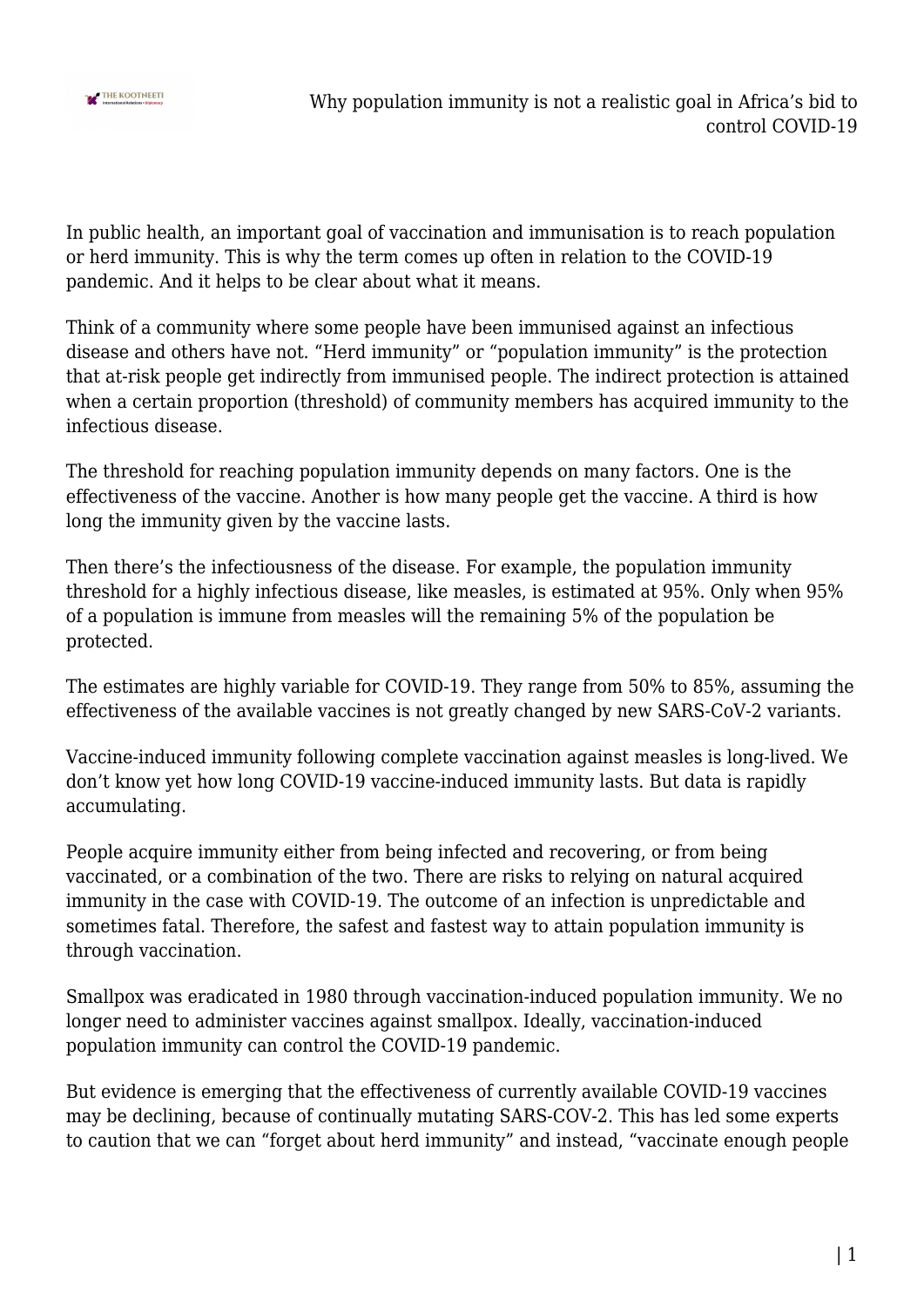

Why population immunity is not a realistic goal in Africa's bid to control COVID-19

quickly enough".

It is still worth acknowledging that vaccine rollout is speeding up. But presently, COVID-19 vaccine-induced population immunity appears to be a moving target and unrealistic.



Image source: US News

## **Population immunity through vaccination**

Sweden's attempted to attain population immunity through natural infection proved to be highly risky and unattainable. It resulted in a sharp increase in COVID-19 cases and loss of lives. The country then turned to public health interventions and is now rolling out COVID-19 vaccines.

In contrast, Israel quickly rolled out its vaccination programme in December 2020 with the Pfizer/BioNTech COVID-19 vaccine. The efficacy of the vaccine is as high as 95% against the original SARS-COV-2. This efficacy is reported to be reduced to around 88% against emerging variants.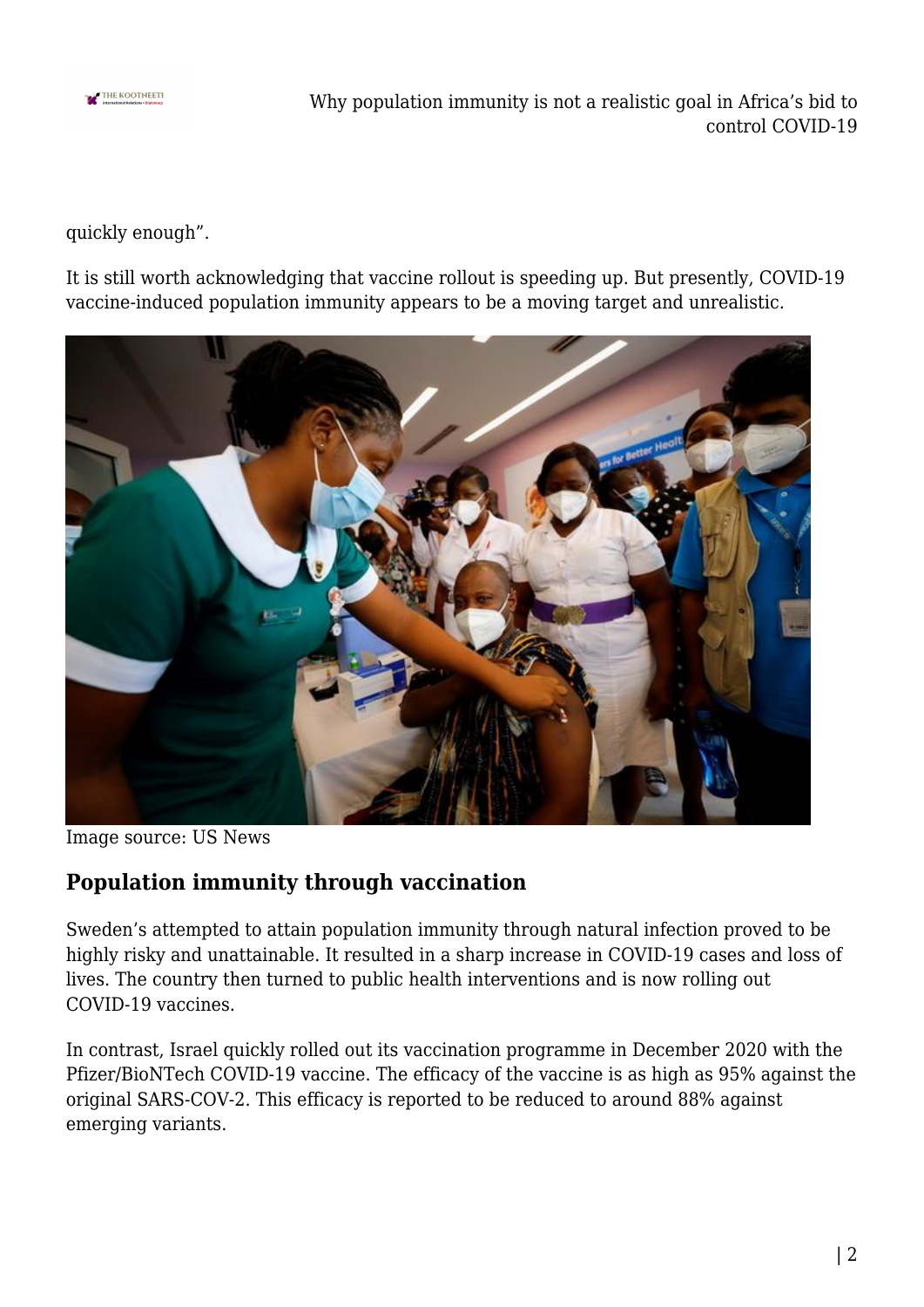

At the time of writing, Israel had fully vaccinated 5.39 million individuals, representing 59.6% of the total population. The public health benefits were almost immediate. These included a significantly lower COVID-19 disease burden and a return to the pre-pandemic way of life.

This was unfortunately interrupted by the delta variant. The delta variant is 60% more transmissible than the alpha variant. If vaccine coverage in Israel was higher and included younger population groups, the country would likely not be experiencing a resurgence in SARS-CoV-2 infections.

Israel provides valuable lessons on the benefits of vaccinating as many people as quickly as possible – even without attaining population immunity. Evidently, COVID-19 vaccines must be rapidly deployed and have high uptake to save lives and livelihoods.

## **Vaccine-induced population immunity in Africa**

Key barriers to achieving population immunity through current vaccination approaches include the inequitable supply of and access to COVID-19 vaccines, and emerging SARS-CoV-2 variants.

African countries are among those facing disproportionate vaccine supply delays and shortages. The Africa Centres for Disease Control and Prevention estimated that by the beginning of August 2021, 3.42% of the continent's population had received at least one dose of a COVID-19 vaccine. Only 1.46% were fully vaccinated. This is in stark contrast to the European region, where 60.9% of the population is estimated to have received at least a single dose. Around 52.5% were fully vaccinated as at 8 August 2021.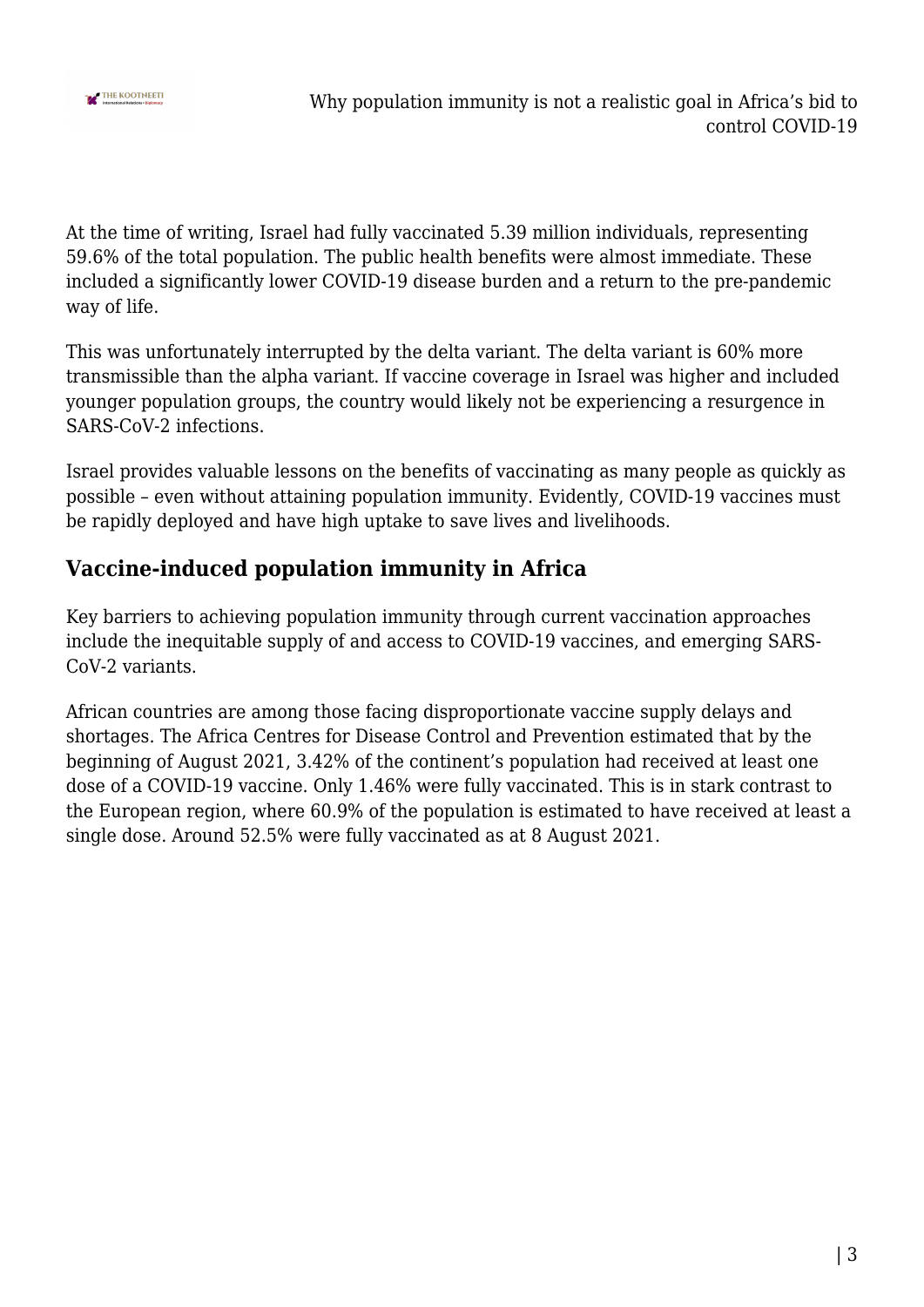

Why population immunity is not a realistic goal in Africa's bid to control COVID-19



Image source: WHO

The unequal coverage is largely the result of most wealthy countries securing large supplies of vaccines early on – often more than they needed. Some high-income countries are considering giving their populations a third dose of COVID-19 vaccines. This will worsen the access problems for countries in Africa. Global agencies have called for these high-income countries to share their surplus vaccines rather than "topping up" vaccine-induced immunity with a third dose.

Aside from vaccine supply bottlenecks, other logistical and operational barriers exist in the African context.

In some cases, low vaccination rates have been recorded among populations with negative perceptions of the vaccines, brought on by widespread vaccine misinformation and disinformation, as well as limited knowledge about the safety of these vaccines. It's difficult to quantify the role of misinformation in vaccine uptake given that vaccine demand currently outstrips supply in most African countries.